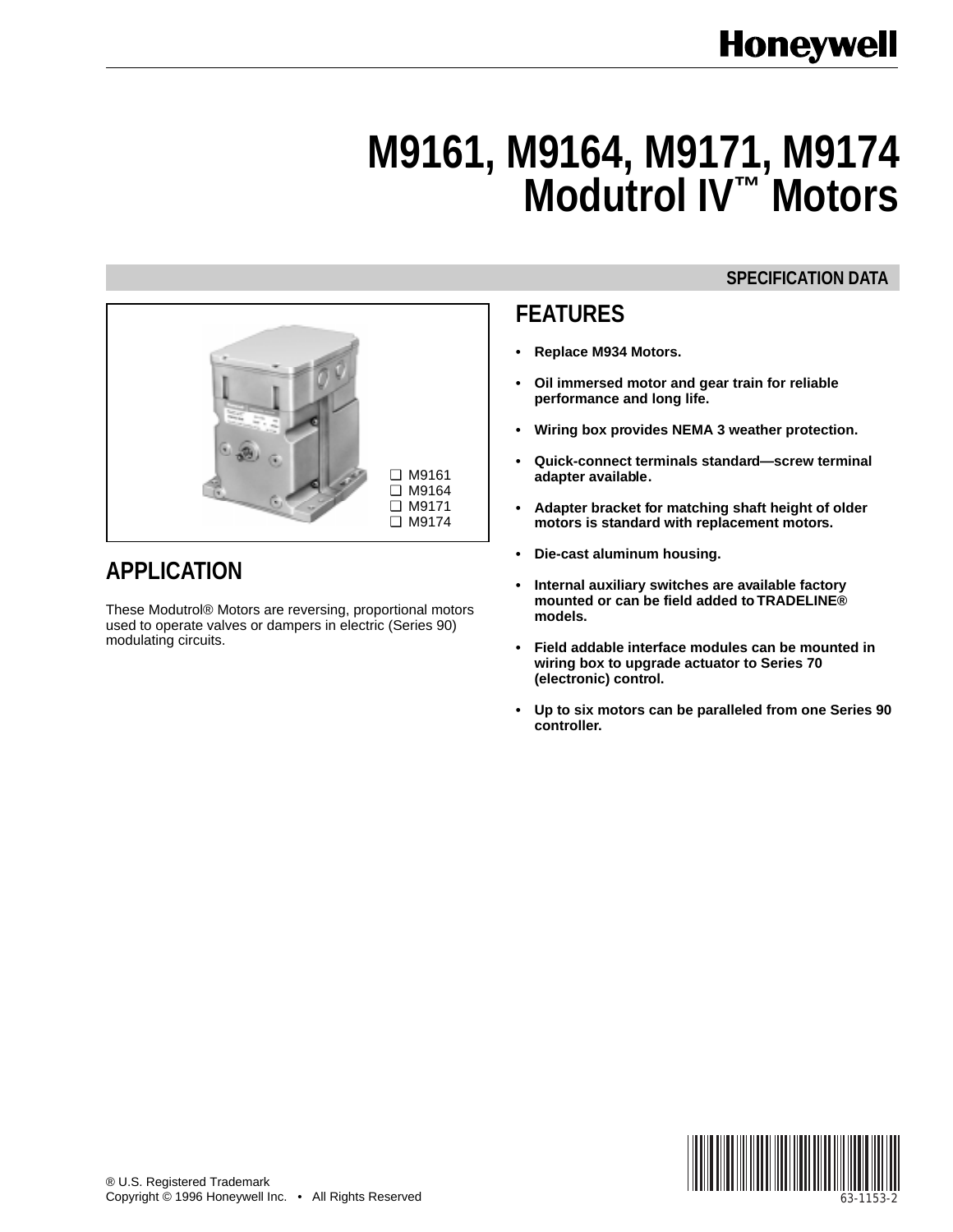# **SPECIFICATIONS**

### **TRADELINE® Models**

TRADELINE models are selected and packaged to provide ease of stocking, ease of handling, and maximum replacement value. TRADELINE model specifications are the same as those of standard models unless otherwise specified. M9164D1009, M9174D1007 are TRADELINE models. TRADELINE models have auxiliary switch cams.

# **Standard Models:**



**4** is dual-ended shaft, nonspring return

- **1** is single-ended shaft, nonspring return
- NOTE: Some motors furnished to HVAC equipment manufacturers have a single-ended shaft and/or no wiring box.

#### **Electrical Ratings: (M9161, M9164)**

| M9161, M9164                        | Voltage<br>(V at 50/<br>60 Hz) | <b>Current</b><br>Draw (A) | <b>Power</b><br>Consump-<br>tion (W) |
|-------------------------------------|--------------------------------|----------------------------|--------------------------------------|
| Without Transformer <sup>a</sup>    | 24                             | 0.62                       | 14                                   |
| <b>With Internal</b><br>Transformer | 120                            | 0.20                       | 19                                   |
|                                     | 220 (50 Hz)                    | 0.12                       | 19                                   |
|                                     | 240                            | 0.10                       | 19                                   |

a Internal transformer can be field added.

#### **Electrical Ratings: (M9171, M9174)**

| M9171, M9174                        | <b>Voltage</b><br>(V at 50/<br>60 Hz) | <b>Current</b>  <br>Draw (A) | <b>Power</b><br>Consump-<br>tion (W) |
|-------------------------------------|---------------------------------------|------------------------------|--------------------------------------|
| Without Transformer <sup>a</sup>    | 24                                    | 0.71                         | 16                                   |
| <b>With Internal</b><br>Transformer | 120                                   | 0.22                         | 21                                   |
|                                     | 220 (50 Hz)                           | 0.13                         | 21                                   |
|                                     | 240                                   | 0.11                         | 21                                   |

<sup>a</sup> Internal transformer can be field added.

#### **Controller Type:**

Series 90 Control Circuit—135 ohm, Series 90 proportioning controller. Series 90 high or low limit controller with manual minimum position potentiometer (with a combined total resistance of up to 500 ohms) can also be used in the control circuit.

#### **Motor Rotation:**

The closed position is the limit of counterclockwise rotation as viewed from the power end of the motor. Motor opens clockwise (as viewed from the power end). These motors are shipped in the closed (fully counterclockwise) position.

#### **Stroke:**

Fixed at 90° or 160° or adjustable 90° to 160°.

#### **Maximum Damper Rating:**

M9161, M9164: 48 in. B dimension. M9171, M9174: 100 in. B dimension.

#### **Maximum Dead Weight Load on Shaft:**

Power End: 100 lb (45.4 kg) maximum. Auxiliary End: 100 lb (45.4 kg) maximum.

#### **Crankshaft: 3/8 in. (9.5 mm) square.**

M9164 and M9174 have dual-ended shaft. M9161 and M9171 have single-ended shaft.

#### **Auxiliary Switch Ratings (Amperes):**

M9164B and M9174B have one spdt snap switch. M9164C, M9171C and M9174C have two spdt snap switches.

| One Contact Rating <sup>a</sup> Amps | <b>120V</b> | <b>240V</b> |  |
|--------------------------------------|-------------|-------------|--|
| Full Load                            |             | 3.6         |  |
| <b>Locked Rotor</b>                  | 13 O        | 21 R        |  |

a 40 VA pilot duty, 120/240 Vac on opposite contact.

#### **Dimensions:**

See Fig. 1.

#### **Ambient Temperature Ratings:**

Maximum: 150°F (66°C) at 25% duty cycle. Minimum: Minus 40°F (-40°C).

#### **Underwriters Laboratories Inc. Listed:**

File No. ED4436, Guide No. XAPX.

# **Canadian Standards Association Certified:**

General Listing File No. LR1620, Guide 400-E.

#### **Timing and Torque:**

|              | Timing                      |                                                        | Torque in Ib-in (N•m) |                                 |  |                                    |
|--------------|-----------------------------|--------------------------------------------------------|-----------------------|---------------------------------|--|------------------------------------|
| <b>Model</b> | $90^\circ$<br><b>Stroke</b> | $160^\circ$<br><b>Stroke</b><br><b>Motors   Motors</b> |                       | <b>Normal</b><br><b>Running</b> |  | <b>Break-</b><br>away <sup>a</sup> |
| M9161, M9164 | 30 sec                      | 1 min                                                  | 35                    | $(4.0)$ 70                      |  | (8.0)                              |
| M9171, M9174 | 30 sec                      | $1$ min                                                | 75                    |                                 |  | $(8.5)$ 150 $(17.0)$               |

a Breakaway torque is the maximum torque available to overcome occasional large loads such as a seized damper or valve. Motor must not be used continuously at this rating.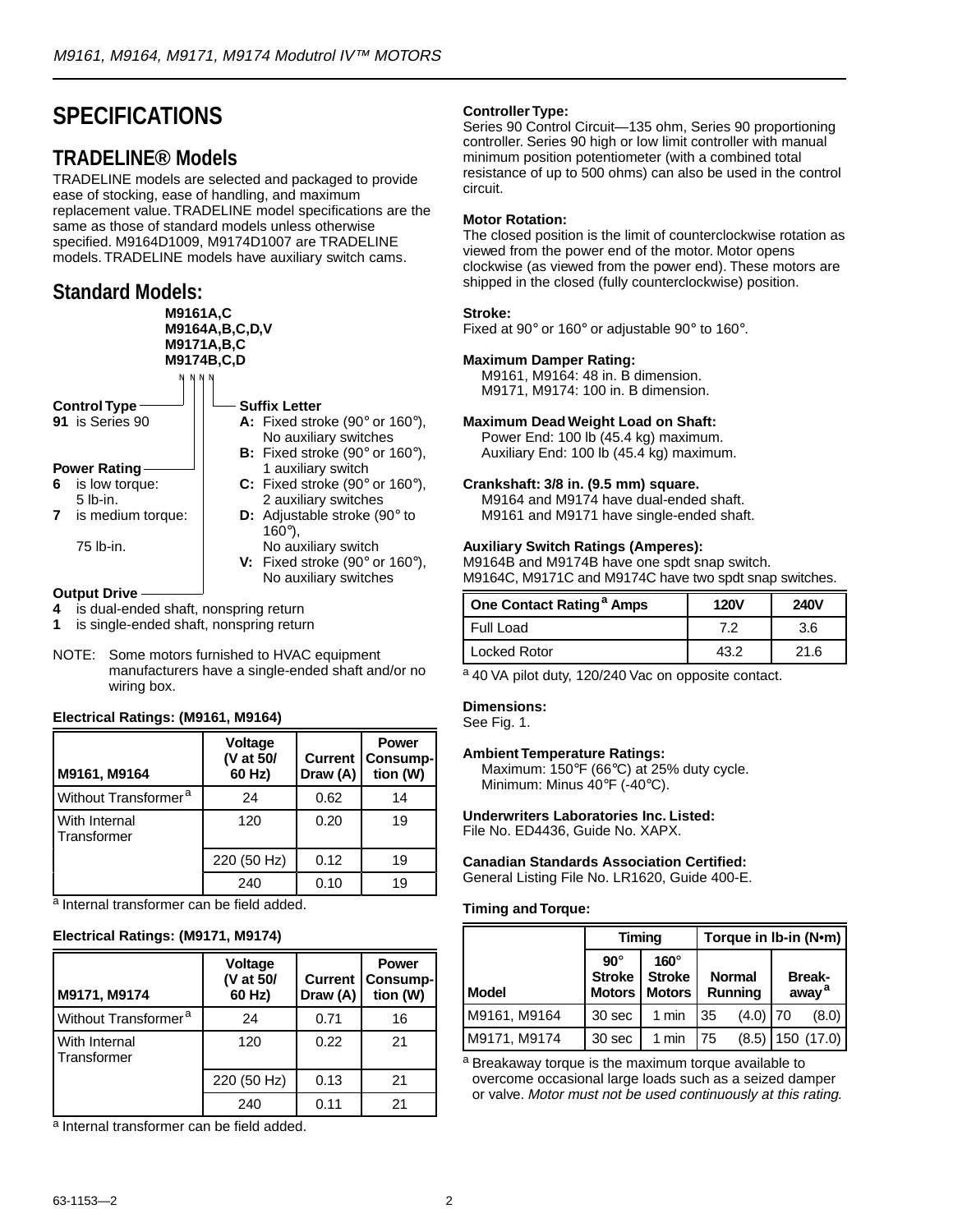**Accessories:**

- ES650117 Explosion-proof Housing: Encloses motor for use in explosive atmospheres. Not for use with Q601, Q618, and Q455 Linkages. To order, contact Nelson Electric, Order Services Dept., P.O. Box 726, Tulsa, OK 74101, (918) 627-5530 for name of nearest local
- representative. Requires Honeywell 7617DM Coupling. Q607 External Auxiliary Switch: Controls auxiliary equipment as a function of motor position.
- Internal Auxiliary Switch Kits: Can be field-installed on TRADELINE models.

220736A—One-switch Kit.

220736B—Two-switch Kit.

- Q605 Damper Linkage: Connects motor to damper. Includes motor crank arm.
- Q618 Linkage: Connects Modutrol motor to water or steam valve.
- Q601 Bracket and Linkage Assembly: Connects Modutrol motor to water or steam valve.
- Q100 Linkage: Connects Modutrol motor to butterfly valve.
- Q209E,F Potentiometer: Limits minimum position of motor. Q68 Dual Control Potentiometer: Controls 1 through 9 additional motors.
- Q181 Auxiliary Potentiometer: Controls 1 or 2 additional motors.
- 221455A Infinitely Adjustable Crank Arm: Approximately 0.75 in. (19 mm) shorter than the 4074ELY Crank Arm. Can rotate through downward position and clear base of motor without requiring use of adapter bracket.
- 7617ADW Adjustable Crank Arm: Approximately 0.75 in. (19 mm) shorter than the 7616BR Crank Arm. Can rotate through the downward position and clear base of motor without requiring use of adapter bracket.
- 220741A Screw Terminal Adapter: Converts the standard quick-connect terminals to screws terminals.
- Transformers: Mounted internally, provide 24 Vac power to motor.
	- 198162JA—24 Vac; 50/60 Hz (for electrical isolation).
	- 198162EA—120 Vac; 50/60 Hz.
	- 198162GA—220 Vac; 50/60 Hz.
	- 198162AA—120/208/240 Vac; 50/60 Hz.
- Q7130A: Interface Module with selectable voltage ranges (4-7 Vdc, 6-9 Vdc, and 10.5-13.5 Vdc). Adapts motor to M71XX function.
- Q7230A: Interface Module, selectable voltage or current control, with adjustable zero and span. Adapts motor to M72XX function.
- Q7330A: Interface Module, for W936 Economizer applications. Adapts motor to M73XX function.
- Q7630A: Interface Module, 14-17 Vdc control with minimum position capability. Adapts motor to M76XX function.
- 4074BYK: Controls up to 6 M91XX motors in unison from one Series 90 Controller.
- 4074EAU: Drives 2 or 3 M91XX motors from a W973 Single-zone Logic Panel or W7100 Discharge Air Controller.
- 4074EDC: Drives one M91XX motor from a 4-20 mA controller.
- 4074EED: Drives up to 4 M91XX motors from a 4-20 mA controller.
- 221508A Resistor Board—Plugs onto quick-connect terminals in wiring box of M91XX motor. Can be used in place of 4074BYK, EAU, EDC, or EED resistor kits (functions described above).